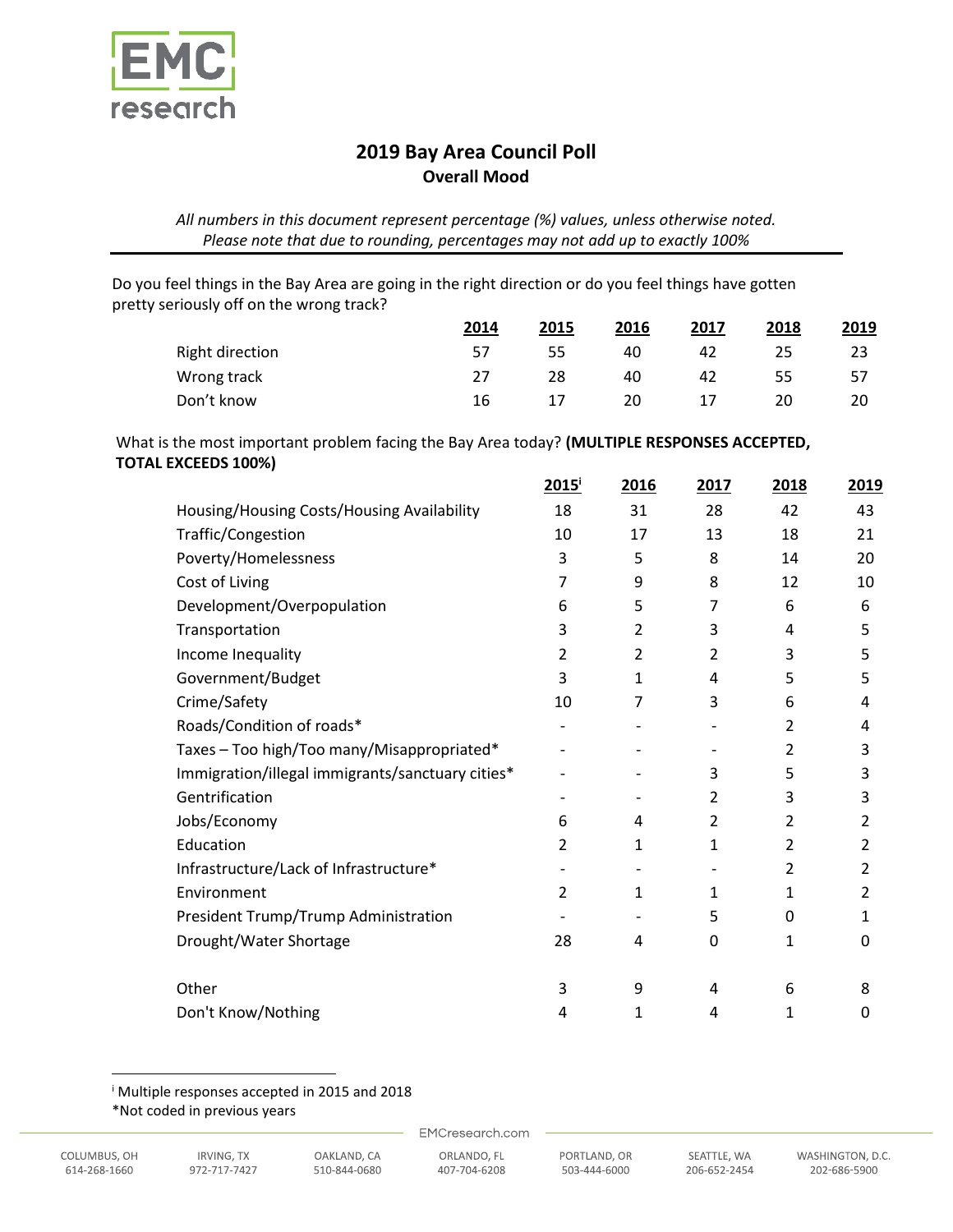#### **EMC Research #19-7087 -2-**

| How do you think the Bay Area economy is doing today compared to 6 months ago? |  |
|--------------------------------------------------------------------------------|--|
|--------------------------------------------------------------------------------|--|

|                                                                        | 2014 | 2015           | 2016 | 2017 | 2018 | 2019 |
|------------------------------------------------------------------------|------|----------------|------|------|------|------|
| Much better                                                            | 9    | 9              | 4    | 7    | 8    | 6    |
| Somewhat better                                                        | 44   | 37             | 31   | 24   | 26   | 19   |
| The same                                                               | 35   | 40             | 48   | 50   | 42   | 50   |
| Somewhat worse                                                         | 7    | 9              | 13   | 10   | 12   | 13   |
| Much worse                                                             | 1    | $\overline{2}$ | 2    | 2    | 5    | 4    |
| Don't know                                                             | 3    | 3              | 3    | 7    | 7    | 8    |
| How do you think the Bay Area economy will be doing 6 months from now? |      |                |      |      |      |      |
|                                                                        | 2014 | 2015           | 2016 | 2017 | 2018 | 2019 |
| Much better                                                            | 8    |                | 4    | 5    | 6    | 5    |
| Somewhat better                                                        | 42   | 32             | 23   | 19   | 19   | 16   |
| The same                                                               | 35   | 44             | 49   | 39   | 44   | 45   |
| Somewhat worse                                                         | 8    | 10             | 17   | 21   | 17   | 18   |
| Much worse                                                             |      | 2              | 4    | 6    | 6    | 6    |

How would you say **you and your household** are doing financially today **compared to 6 months ago?**

|                 | 2016 | 2017 | 2018 | 2019 |
|-----------------|------|------|------|------|
| Much better     | 4    | 5    | 6    | 5    |
| Somewhat better | 21   | 20   | 19   | 18   |
| The same        | 53   | 55   | 52   | 54   |
| Somewhat worse  | 16   | 16   | 17   | 16   |
| Much worse      | 5    | 3    | 5    | 6    |
| Don't know      |      | 0    |      |      |

Don't know 5 5 4 4 11 9 10

### How would you say **you and your household** will be doing financially **6 months from now**?

|                 | 2016 | 2017 | 2018 | 2019 |
|-----------------|------|------|------|------|
| Much better     | 5    | 6    | 6    | b    |
| Somewhat better | 24   | 23   | 20   | 21   |
| The same        | 54   | 51   | 52   | 51   |
| Somewhat worse  | 10   | 12   | 13   | 13   |
| Much worse      | 3    | 4    | 5    | 5    |
| Don't know      | 4    | 5    | 4    | 4    |

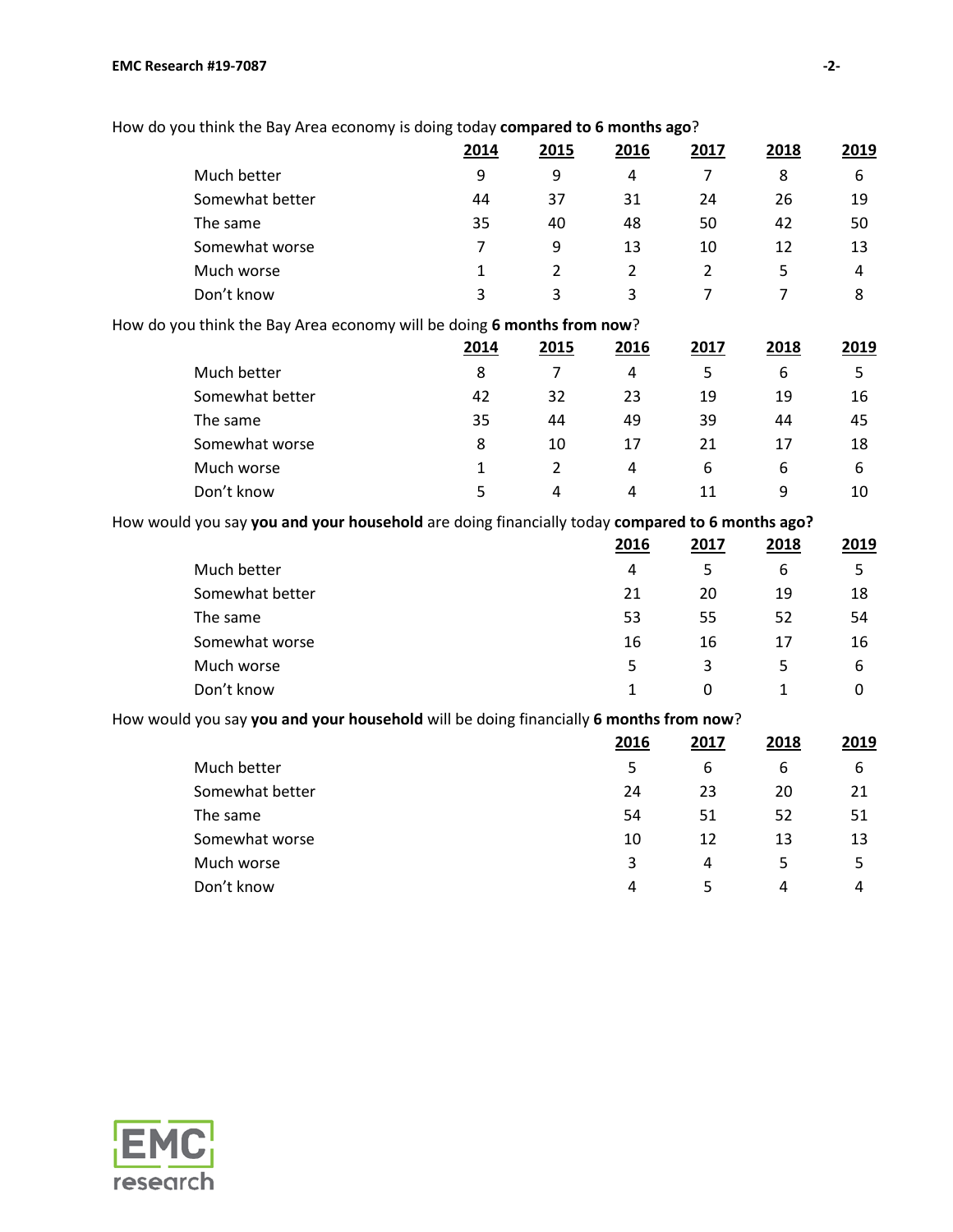| How would you complete the following sentence? "I live in the Bay Area because | <b>AND</b>     |
|--------------------------------------------------------------------------------|----------------|
| " (MULTIPLE RESPONSES ACCEPTED, TOTAL EXCEEDS 100%)                            |                |
| Family                                                                         | 30             |
| Work/my/my family's job                                                        | 25             |
| Weather/climate                                                                | 20             |
| I was born/raised here                                                         | 18             |
| Location/I like it here                                                        | 11             |
| Good job opportunities/good paying jobs                                        | 8              |
| My home/been here a long time/invested in the community                        | 8              |
| Diversity                                                                      | $\overline{7}$ |
| It is beautiful/scenery                                                        | 6              |
| Opportunities/lots of things to do/see                                         | 5              |
| Culture/culturally diverse                                                     | 5              |
| School/educational opportunities                                               | 5              |
| Friends                                                                        | 4              |
| Liberal thinking/progressive politics                                          | 4              |
| I have to stay                                                                 | 3              |
| I own a house                                                                  | 3              |
| Access to nature/outdoor activities                                            | $\overline{2}$ |
| People/friendly people                                                         | $\overline{2}$ |
| Access/everything is easily accessible                                         | $\overline{2}$ |
| Not ready to move yet/will be moving                                           | $\overline{2}$ |
| Tech environment/good jobs in tech                                             | $\overline{2}$ |
| Lifestyle/quality of life                                                      | $\overline{2}$ |
| I can't afford to move                                                         | $\overline{2}$ |
| Tolerant/accepting of all people/races/LGBT                                    | $\overline{2}$ |
| Other                                                                          | 11             |
| Nothing/Don't know                                                             | $\mathbf{1}$   |

Do you agree or disagree with the following statement: Even with its challenges, the Bay Area is still the best place on earth to live.

| Strongly agree    | 15 | $\rightarrow$ 57 |  |
|-------------------|----|------------------|--|
| Somewhat agree    | 42 |                  |  |
| Somewhat disagree | 21 | $\rightarrow$ 39 |  |
| Strongly disagree | 19 |                  |  |
| Don't know        | ર  |                  |  |

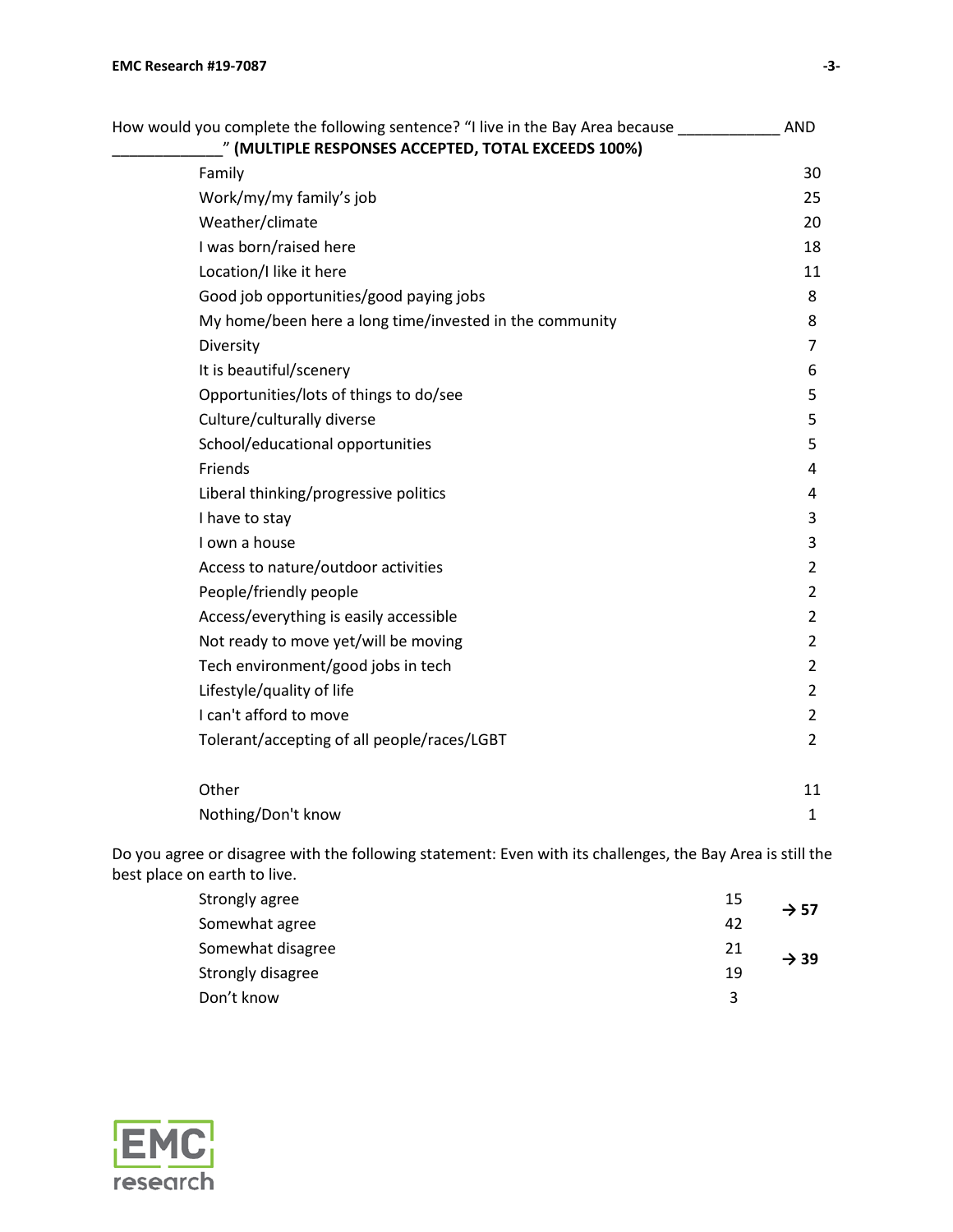Do you agree or disagree with the following statements?

| <b>SCALE:</b>             | <b>Strongly</b><br><b>Agree</b>      | Somewhat<br>Agree | Somewhat<br><b>Disagree</b>                                  | <b>Strongly</b><br><b>Disagree</b> | (Don't<br>know) | <b>Total</b><br><b>Agree</b> | <b>Total</b><br><b>Disagree</b> |
|---------------------------|--------------------------------------|-------------------|--------------------------------------------------------------|------------------------------------|-----------------|------------------------------|---------------------------------|
| The Bay Area              |                                      |                   |                                                              |                                    |                 |                              |                                 |
| (RANDOMIZE)               |                                      |                   |                                                              |                                    |                 |                              |                                 |
| Is a good place to live   |                                      |                   |                                                              |                                    |                 |                              |                                 |
|                           | 25                                   | 49                | 17                                                           | 9                                  | $\pmb{0}$       | 74                           | 25                              |
|                           | Is a good place to raise a family    |                   |                                                              |                                    |                 |                              |                                 |
|                           | 15                                   | 40                | 23                                                           | 17                                 | 5               | 55                           | 40                              |
| Is a center of innovation |                                      |                   |                                                              |                                    |                 |                              |                                 |
|                           | 46                                   | 43                | 6                                                            | 3                                  | $\mathsf 3$     | 89                           | 8                               |
|                           | Is important to the U.S. economy     |                   |                                                              |                                    |                 |                              |                                 |
|                           | 56                                   | 34                | 4                                                            | $\overline{2}$                     | 4               | 90                           | $\bf 6$                         |
|                           | Is important to the world economy    |                   |                                                              |                                    |                 |                              |                                 |
|                           | 49                                   | 36                | 6                                                            | $\overline{2}$                     | 6               | 85                           | 8                               |
|                           | Has good job opportunities           |                   |                                                              |                                    |                 |                              |                                 |
|                           | 33                                   | 48                | 11                                                           | 4                                  | 3               | 82                           | 16                              |
|                           |                                      |                   |                                                              |                                    |                 |                              |                                 |
| Is affordable             | $\mathbf{1}$                         | $\overline{2}$    | 13                                                           | 83                                 | $\mathbf 1$     | $\overline{\mathbf{3}}$      | 96                              |
|                           |                                      |                   |                                                              |                                    |                 |                              |                                 |
|                           | Has good opportunities for education |                   |                                                              |                                    |                 |                              |                                 |
|                           | 31                                   | 43                | 14                                                           | 9                                  | 3               | 74                           | 23                              |
|                           | Is a good place to do business       |                   |                                                              |                                    |                 |                              |                                 |
|                           | 25                                   | 44                | 15                                                           | 8                                  | 8               | 69                           | 23                              |
|                           |                                      |                   | Provides unique cultural experiences for those who live here |                                    |                 |                              |                                 |
|                           | 44                                   | 43                | 8                                                            | 4                                  | $\overline{2}$  | 87                           | 12                              |
|                           | Has a good transportation system     |                   |                                                              |                                    |                 |                              |                                 |
|                           | $\overline{7}$                       | 30                | 28                                                           | 34                                 | $\mathbf 1$     | 37                           | 62                              |
|                           | Has good housing options             |                   |                                                              |                                    |                 |                              |                                 |
|                           | $\mathbf{1}$                         | 8                 | 23                                                           | 67                                 | $\mathbf{1}$    | $\boldsymbol{9}$             | 90                              |
| Is a safe place to live   |                                      |                   |                                                              |                                    |                 |                              |                                 |
|                           | 12                                   | 51                | 24                                                           | 13                                 | $\mathbf 1$     | 63                           | 36                              |
| (END RANDOMIZE)           |                                      |                   |                                                              |                                    |                 |                              |                                 |

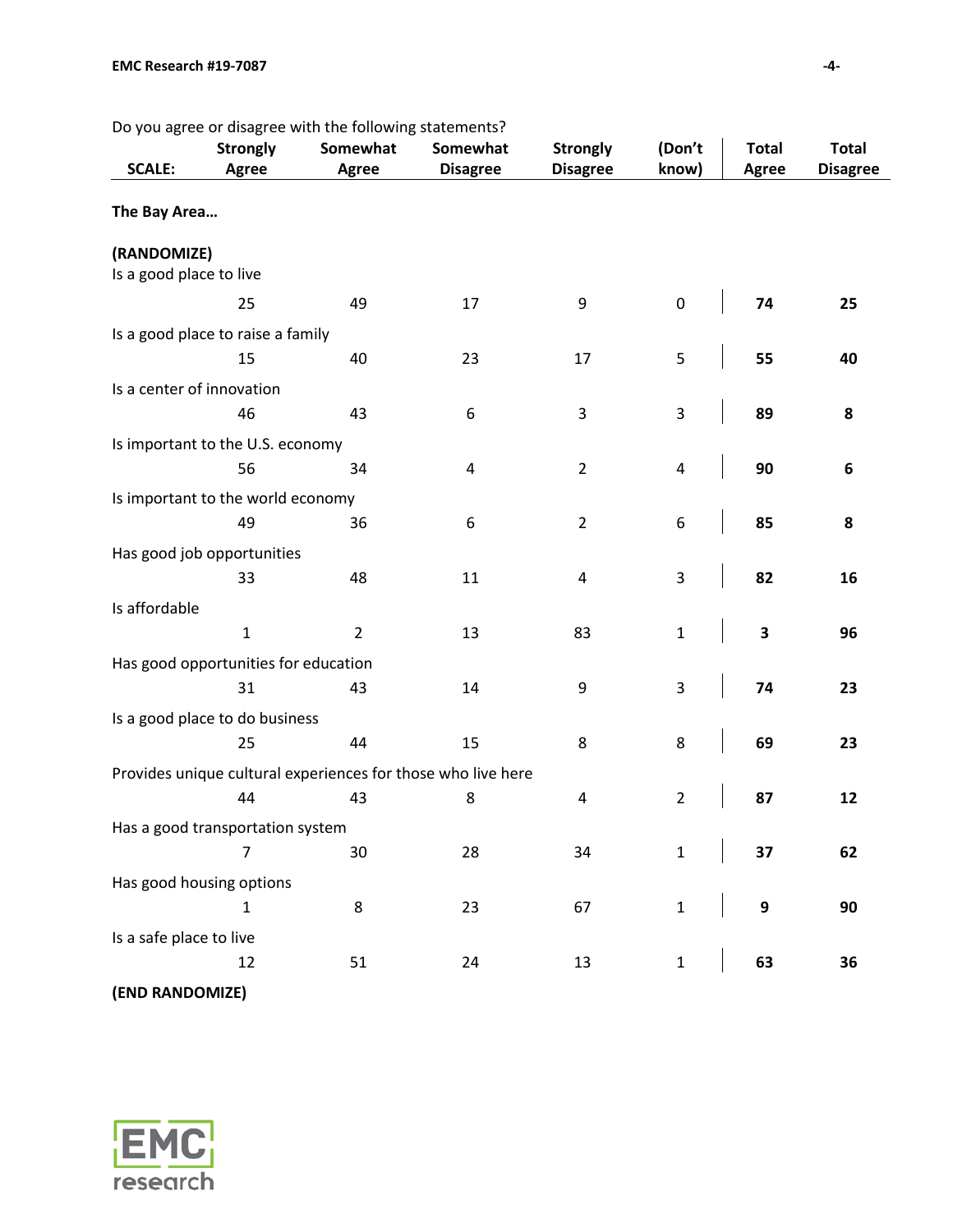|      | <b>Strongly</b><br>Agree | Somewhat<br>Agree | Somewhat<br><b>Disagree</b> | <b>Strongly</b><br><b>Disagree</b> | (Don't<br>know) | <b>Total</b><br>Agree | Total<br><b>Disagree</b> |
|------|--------------------------|-------------------|-----------------------------|------------------------------------|-----------------|-----------------------|--------------------------|
| 2019 | 24                       | 25                | 16                          | 24                                 | 11              | 49                    | 40                       |
| 2018 | 26                       | 20                | 15                          | 28                                 | 11              | 46                    | 42                       |
| 2017 | 19                       | 21                | 16                          | 30                                 | 14              | 40                    | 46                       |
| 2016 | 13                       | 21                | 23                          | 31                                 | 12              | 34                    | 54                       |

Do you agree or disagree with the following statement: I am likely to move out of the Bay Area in the next few years.

**(IF AGREE LIKELY TO MOVE; n=488)** You mentioned you may be likely to move out of the Bay Area in the next few years. Why do you say that? **(MULTIPLE RESPONSES ACCEPTED, TOTAL EXCEEDS 100%)**

|                                                   | 2018           | 2019 |
|---------------------------------------------------|----------------|------|
| Cost of Living                                    | 45             | 51   |
| Housing/Rent Costs                                | 27             | 22   |
| Too many taxes/Misappropriated                    | 9              | 11   |
| Traffic/Congestion                                | 9              | 10   |
| Crime/Safety                                      | $\overline{2}$ | 8    |
| <b>Too liberal</b>                                | 1              | 8    |
| Development/Overpopulation                        | 9              | 7    |
| Change of career/new job/retiring                 | 5              | 6    |
| Want to live somewhere else/try new places*       |                | 6    |
| Jobs/Economy                                      | 4              | 6    |
| Government/Budget                                 | 5              | 5    |
| Homelessness                                      | 2              | 4    |
| School/college*                                   |                | 4    |
| Diminishing quality of life                       | 4              | 4    |
| Poor environment to raise a family here*          |                | 4    |
| Time to move/Becoming less desirable to live here | 4              | 3    |
| <b>Housing Availability</b>                       | $\overline{2}$ | 3    |
| To be closer to family                            | 2              | 3    |
| Immigration/illegal immigrants/sanctuary cities   | 3              | 3    |
| <b>Other Housing</b>                              | $\overline{2}$ | 2    |
| Income inequality                                 | 3              | 0    |
|                                                   |                |      |
| Other                                             | 9              | 10   |
| Don't Know/Nothing                                | 2              |      |

\*Not coded in previous years

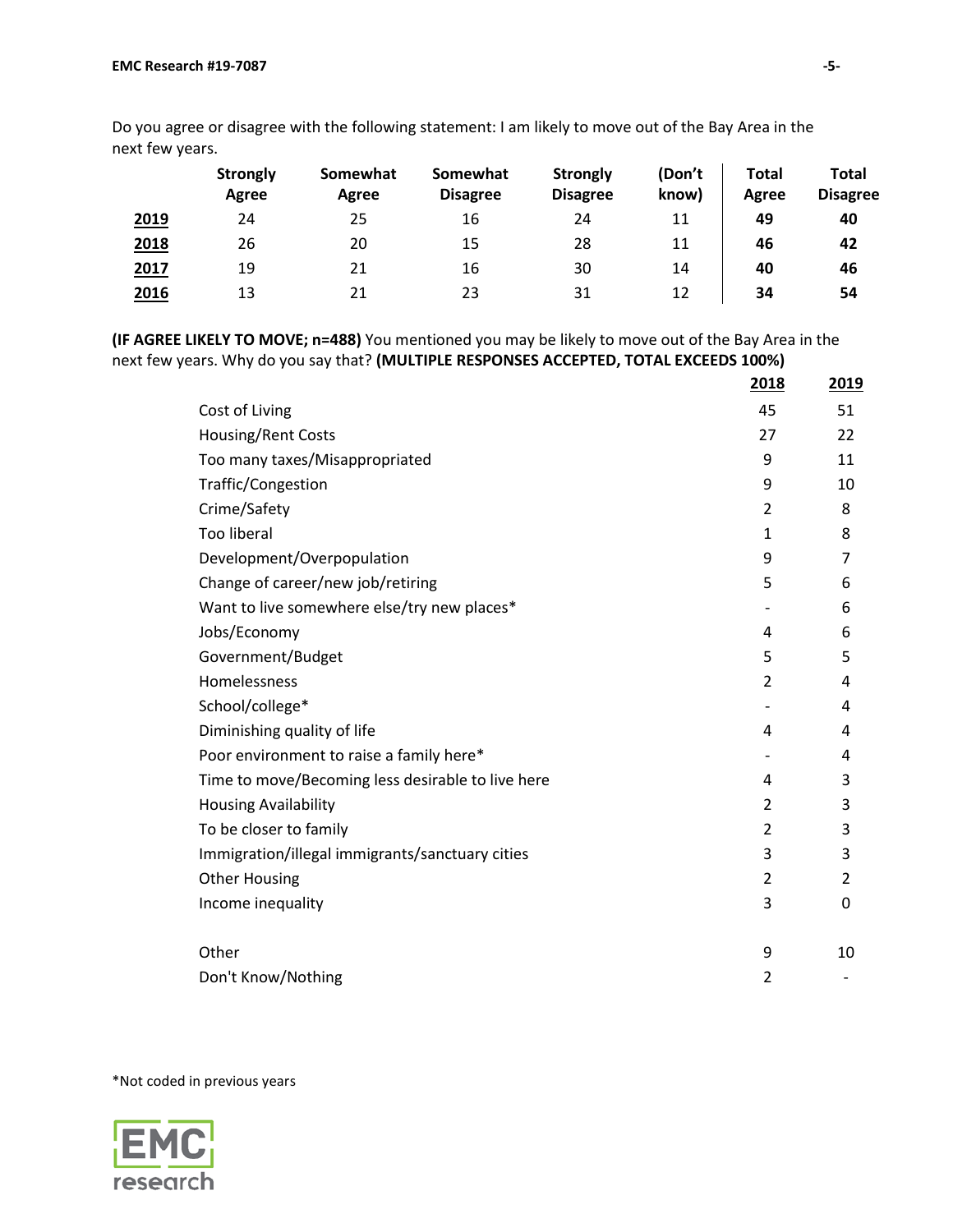| iately what percentage of your household income do you spend on housing? |      |      |      |      |
|--------------------------------------------------------------------------|------|------|------|------|
|                                                                          | 2016 | 2017 | 2018 | 2019 |
| 15% or less                                                              | 17   | 13   | 14   | 13   |
| 20%                                                                      | 10   | 10   | 10   | 8    |
| 25%                                                                      | 9    | 9    | 10   | 9    |
| 30%                                                                      | 13   | 10   | 10   | 8    |
| 35%                                                                      | 9    | 9    | 8    | 8    |
| 40%                                                                      |      | 8    | 8    | 8    |
| 45%                                                                      | 8    | 5    | 4    | 5    |
| 50%                                                                      | 9    | 8    | 9    | 10   |
| 55%                                                                      | 3    | 3    | 3    | 4    |
| 60% or more                                                              | 9    | 11   | 9    | 11   |
| Don't know/Prefer not to respond                                         | 13   | 15   | 15   | 15   |

Approximately what percentage of your household income do you spend on housing?

|  | Are you? |  |
|--|----------|--|
|--|----------|--|

|                       | 2014                     | 2015                     | 2016                         | 2017                     | 2018 | 2019 |
|-----------------------|--------------------------|--------------------------|------------------------------|--------------------------|------|------|
| Male                  | 47                       | 47                       | 50                           | 49                       | 48   | 47   |
| Female                | 53                       | 53                       | 50                           | 49                       | 48   | 48   |
| "Non-binary           | $\overline{\phantom{a}}$ | $\overline{\phantom{0}}$ | $\qquad \qquad \blacksquare$ | $\overline{\phantom{a}}$ |      |      |
| Prefer not to respond | $\overline{\phantom{a}}$ | $\overline{\phantom{0}}$ | $\overline{\phantom{a}}$     | २                        | 4    | 4    |

What is the last grade you completed in school?

|                                              | 2014 | 2015 | 2016 | 2017 | 2018 | 2019 |
|----------------------------------------------|------|------|------|------|------|------|
| Some grade school                            | 0    | 1    | 1    |      | 0    | 0    |
| Some high school                             | 0    | 1    | 1    | 1    | 1    | 0    |
| Graduated high school                        | 6    | 8    | 6    | 5    | 6    | 5    |
| Technical/Vocational                         | 4    | 3    | 4    | 4    | 3    | 3    |
| Some College/Less than 4 year<br>degree      | 30   | 28   | 27   | 21   | 23   | 25   |
| Graduated college/Bachelor's<br>degree/BA    | 34   | 36   | 36   | 38   | 35   | 35   |
| Graduate/Professional/Master's<br>degree/PhD | 25   | 23   | 24   | 29   | 30   | 30   |
| Prefer not to respond                        | 0    |      |      | ำ    | 2    |      |

ii Previous versions of this survey did not include "Non-binary" as an option



 $\overline{\phantom{a}}$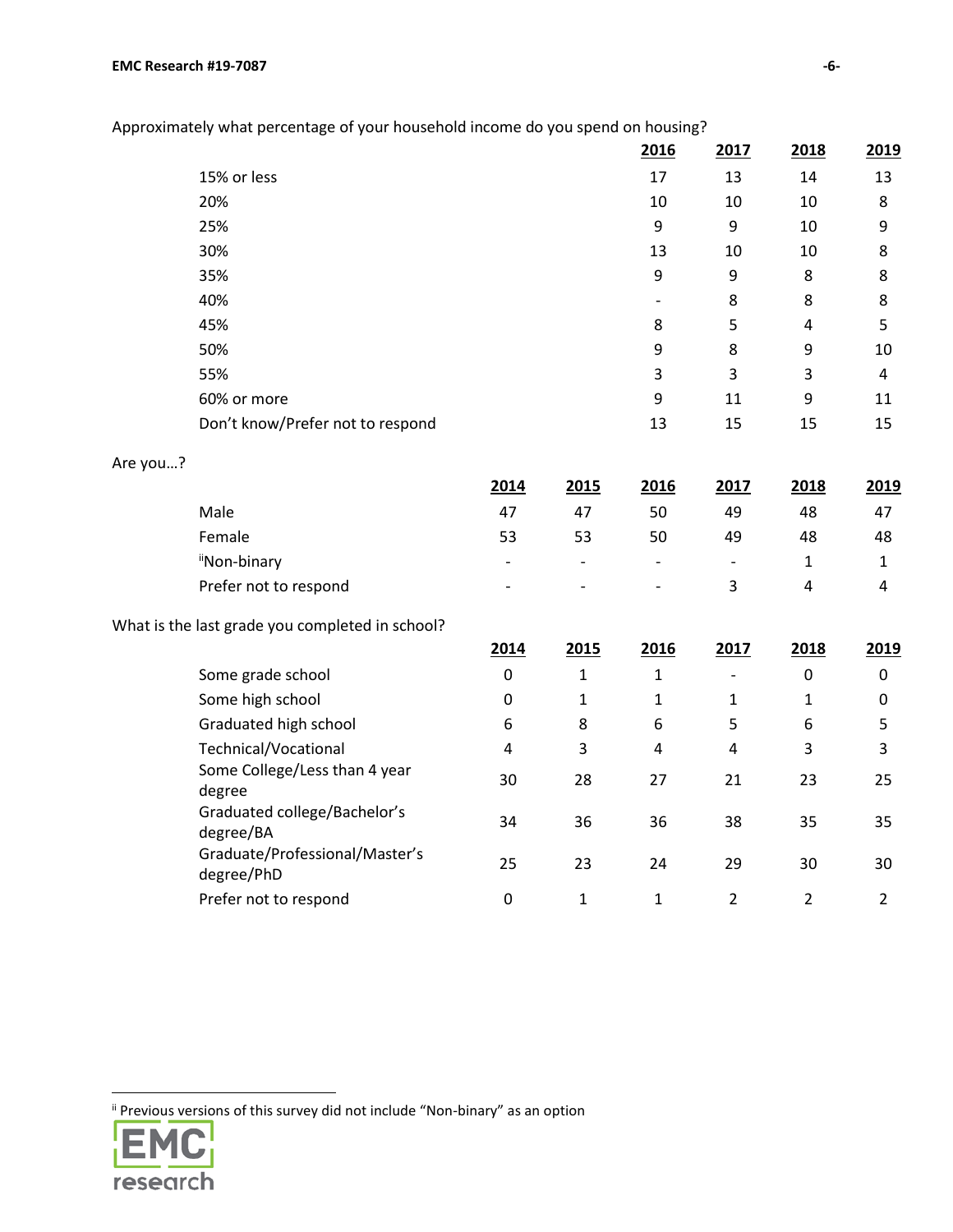|                       | 2014           | 2015                                                                                              | 2016                                                          | 2017           | 2018 | 2019 |
|-----------------------|----------------|---------------------------------------------------------------------------------------------------|---------------------------------------------------------------|----------------|------|------|
| Yes                   | 21             | 27                                                                                                | 23                                                            | 29             | 26   | 27   |
| No                    | 78             | 71                                                                                                | 76                                                            | 69             | 71   | 70   |
| Prefer not to respond | $\overline{2}$ | 1                                                                                                 | 1                                                             | $\overline{2}$ | 3    | 3    |
|                       |                |                                                                                                   |                                                               |                |      |      |
|                       | 2014           | 2015                                                                                              | 2016                                                          | 2017           | 2018 | 2019 |
| Urban                 | 38             | 34                                                                                                | 35                                                            | 37             | 36   | 35   |
| Suburban              | 57             | 59                                                                                                | 59                                                            | 55             | 54   | 59   |
| Rural                 | 4              | 4                                                                                                 | 5                                                             | 6              | 6    | 3    |
| Prefer not to respond | $\overline{2}$ | $\overline{2}$                                                                                    | 1                                                             | $\overline{2}$ | 3    | 3    |
|                       |                |                                                                                                   |                                                               |                |      |      |
|                       | 2014           | 2015                                                                                              | 2016                                                          | 2017           | 2018 | 2019 |
| Less than 2 years     | 3              | 4                                                                                                 | 4                                                             | 6              | 3    | 5    |
| 2-5 years             | 7              | 8                                                                                                 | 9                                                             | 11             | 10   | 11   |
| 6-10 years            | 8              | 9                                                                                                 | 8                                                             | 9              | 10   | 9    |
| 11-20 years           | 14             | 18                                                                                                | 14                                                            | 18             | 17   | 17   |
| More than 20 years    | 66             | 60                                                                                                | 64                                                            | 54             | 58   | 58   |
| Prefer not to respond | 1              | 1                                                                                                 | 1                                                             | 1              | 2    | 1    |
|                       |                | How would you describe the area where you live?<br>About how long have you lived in the Bay Area? | Do you have children under the age of 18 living in your nome? |                |      |      |

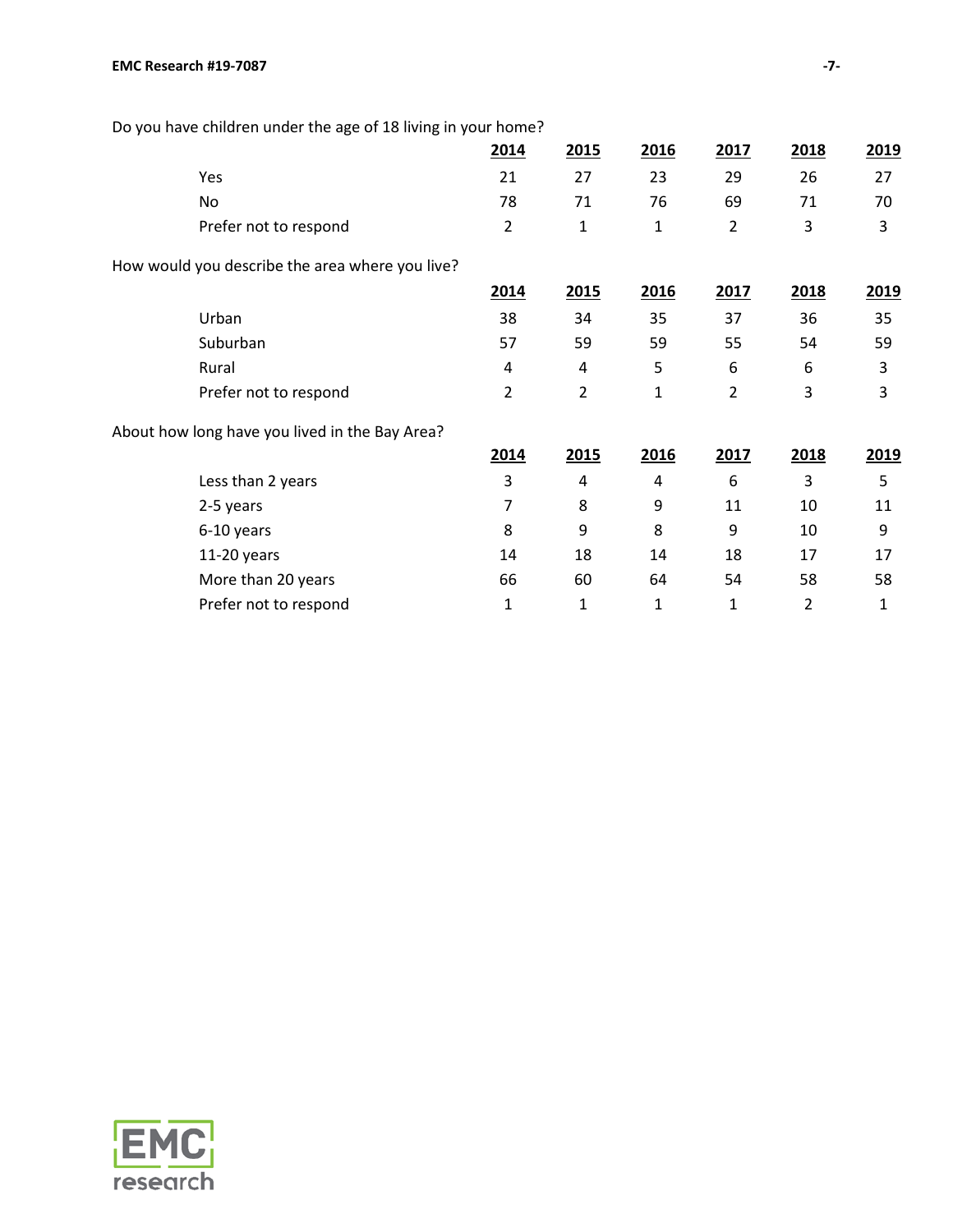| In what year were you born? (YEARS CODED INTO CATEGORIES) |                |                |                |                |              |                |
|-----------------------------------------------------------|----------------|----------------|----------------|----------------|--------------|----------------|
|                                                           | 2014           | 2015           | 2016           | 2017           | 2018         | 2019           |
| 18-29                                                     | 21             | 21             | 21             | 18             | 16           | 16             |
| 30-39                                                     | 19             | 20             | 20             | 17             | 16           | 18             |
| 40-49                                                     | 20             | 20             | 20             | 16             | 14           | 17             |
| 50-64                                                     | 25             | 25             | 24             | 27             | 26           | 23             |
| 65+/ Refused                                              | 14             | 14             | 15             | 22             | 28           | 26             |
| Do you consider yourself to be Hispanic or Latino?        |                |                |                |                |              |                |
|                                                           |                | 2015           | 2016           | 2017           | 2018         | 2019           |
| Yes                                                       |                | 23             | 23             | 13             | 14           | 13             |
| <b>No</b>                                                 |                | 76             | 76             | 85             | 80           | 81             |
| Prefer not to respond                                     |                | 1              | $\mathbf{1}$   | $\overline{2}$ | 6            | 6              |
| Do you consider yourself to be:                           |                |                |                |                |              |                |
|                                                           | 2014           | 2015           | 2016           | 2017           | 2018         | 2019           |
| White or Caucasian                                        | 57             | 54             | 55             | 62             | 58           | 58             |
| <b>Black or African American</b>                          | $\overline{7}$ | $\overline{7}$ | 6              | 3              | 3            | 4              |
| Chinese                                                   | 13             | 12             | 14             | 6              | 5            | 6              |
| Vietnamese                                                | $\mathbf{1}$   | 3              | $\mathbf{1}$   | 1              | 1            | 1              |
| Filipino or Pacific Islander                              | 3              | 3              | 3              | 3              | 4            | 4              |
| South Indian, Asian Indian, Pakistani<br>or Afghan        | 3              | 3              | 3              | 3              | 3            | 3              |
| Another Asian group                                       | 4              | 3              | 4              | $\overline{2}$ | 3            | $\overline{2}$ |
| <b>Native American</b>                                    | 1              | $\mathbf{1}$   | 1              | $\overline{2}$ | $\mathbf{1}$ | $\overline{2}$ |
| <b>Biracial or Multiracial</b>                            | 4              | 3              | $\overline{4}$ | 6              | 4            | 4              |
| Other                                                     | 5              | 8              | 6              | 6              | 7            | 6              |

Prefer not to respond 2 2 2 3 7 10 10

# In what year were you born? **(YEARS CODED INTO CATEGORIES)**